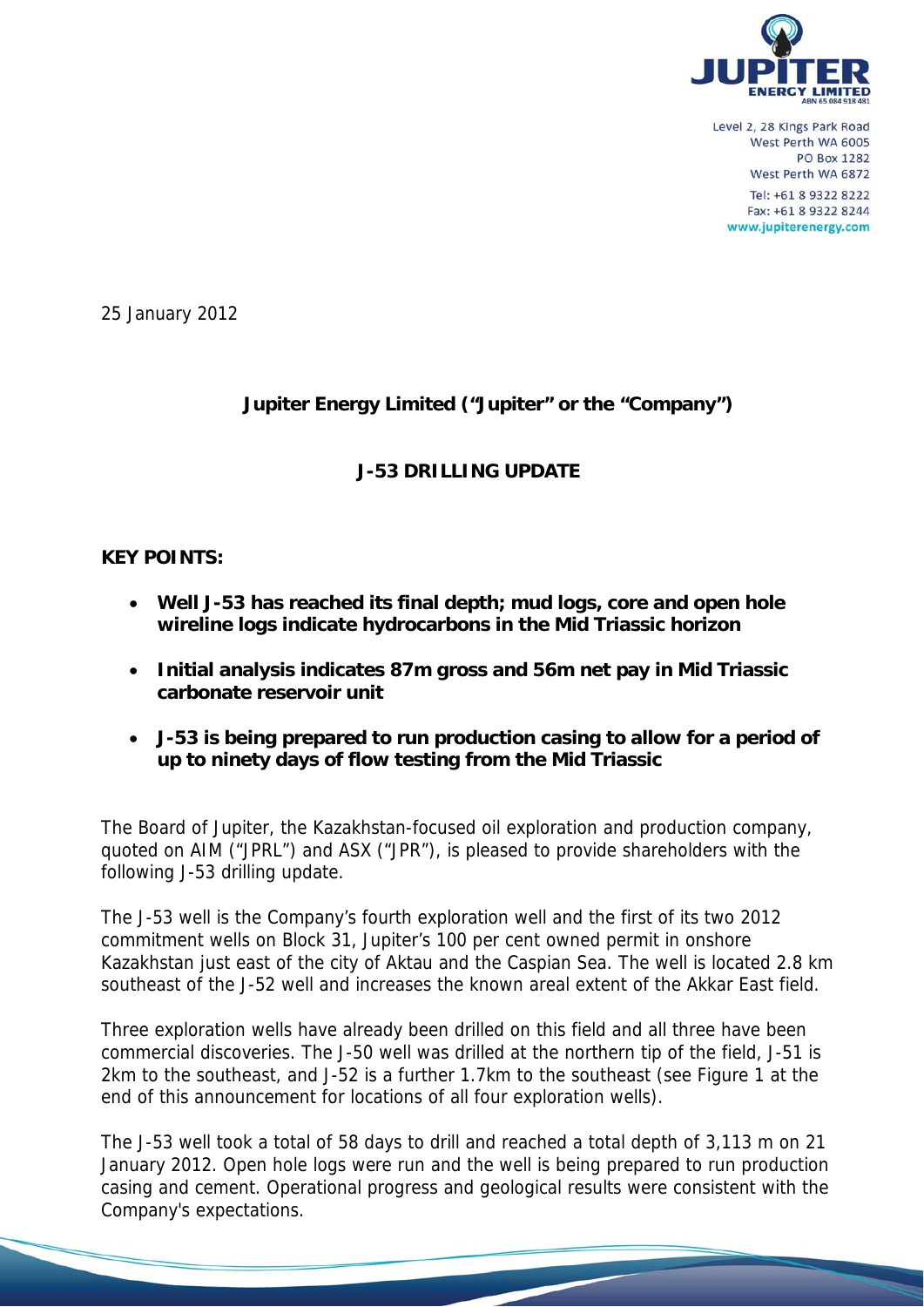Hydrocarbon shows while drilling, including a core in the reservoir zone, and subsequent open hole wireline logs all indicated hydrocarbons in the Triassic reservoir. The open hole logs indicate good levels of oil saturation and porosity, similar to the proved producing zones in J-50, J-51 and J-52.

Analysis by independent consulting firm Reservoir Evaluation Services LLC ("RES") confirmed approximately 87m of gross and 56m of net pay at the Middle Triassic carbonate reservoir unit, the primary reservoir objective in the well. The reservoir appears to be oil on rock and well above the already identified Akkar East oil water contact ("OWC").

2P reserves after the drilling of J-50 and J-52 wells were independently estimated at 24.2 mmbbls and a new independent reserves report will now be prepared to include the results of all four wells drilled on Block 31: J-50, J-52, J-51 and J-53. The next reserves report should be published during the second quarter of 2012.

Results from the slightly shallower Z-Sand indicate three oil saturated sands which also look encouraging. Further analysis of this zone will be carried out with testing considered at a later date.

The Mid Triassic carbonate reservoir unit was successfully flow tested in the Company's J-50 and J-51 and J-52 wells and this will be the initial focus in terms of completion and testing.

## **Forward Plan**

The forward plan is to run casing and perforate the well. The well will be stimulated and flow tested for up to a maximum of ninety days during which time flow rates and reservoir pressures will be measured for various choke sizes and fluid samples collected for analysis. The well will then be shut in and an application will be submitted to the relevant regulatory authorities for the well to be put onto a Trial Production Licence.

Further updates on the J-53 well will be provided to shareholders in due course.

## **Operations Update**

The Company is scheduled to release its Quarterly Report in the next week and this will provide an update on in-country operations.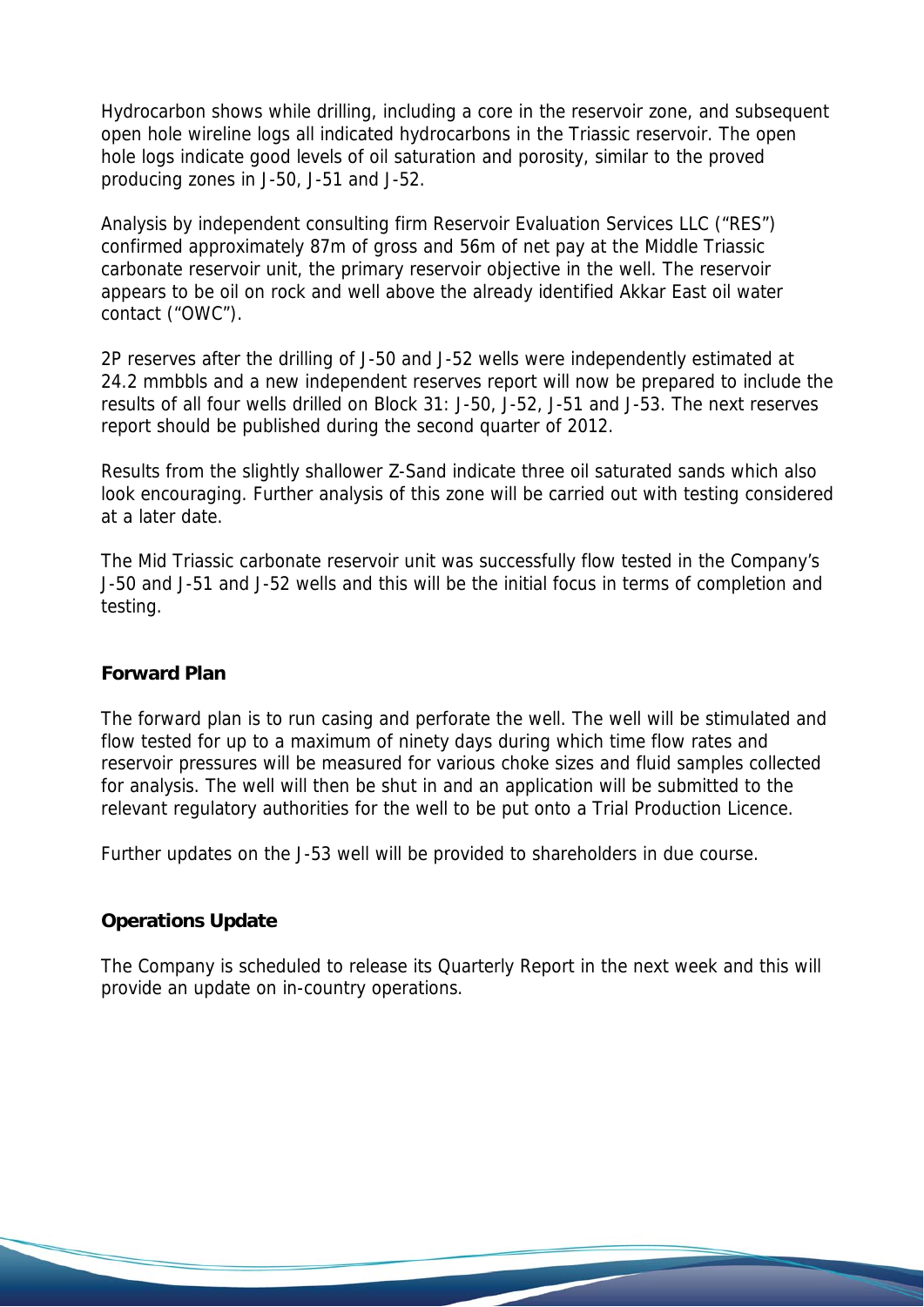

#### Figure 1: Location of J-50, J-51, J-52 and J-53 wells

# **Enquiries:**

Jupiter Energy (+61 89 322 8222) Geoff Gander (*geoff@jupiterenergy.com*)

# **ENDS**